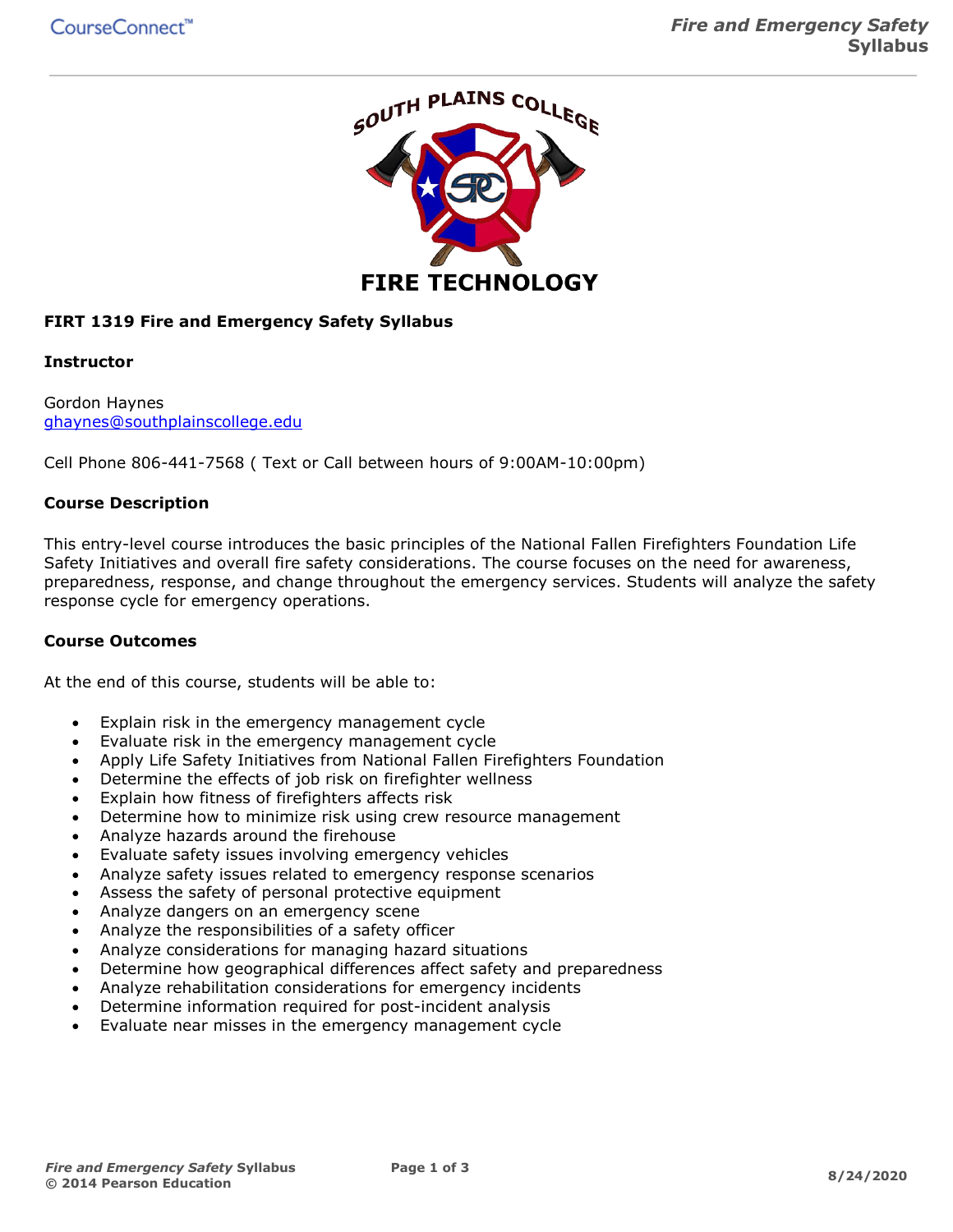

**Title:** *Fire and Emergency Services Safety and Survival* **Author:** Ford and National Fallen Firefighters **ISBN:** 0133769216

# **Lesson Checklists**

•

Every lesson has a prescribed checklist of assignments required to successfully complete the lesson. Follow this checklist to complete each lesson.

#### **Course Components**

The *Fire and Emergency Safety* course is made up of the numerous graded and ungraded activities listed here.

### **Graded Assessments**

- Discussion Forums
- Chapter Assignments
- Quizzes
- Final Exam

## **Ungraded Activities**

- Online Practice (in the lesson presentations)
- Reading Assignments

#### **Grades**

The following table shows the graded assessment types contained within this course and the assigned weighting used to determine the final course grade.

| <b>Graded Assessment Types</b> | Weights (%) |
|--------------------------------|-------------|
| Assignments                    | 33%         |
| Discussions                    | 33%         |
| Quizzes                        | 34%         |
| Total:                         | 100%        |

Letter grades for the course will be based on the following grading scale.

| Letter Grade | <b>Percentage</b> | <b>Grade Point</b> |
|--------------|-------------------|--------------------|
|              | $90 - 100\%$      | 4.0                |
|              | $85 - 89%$        |                    |